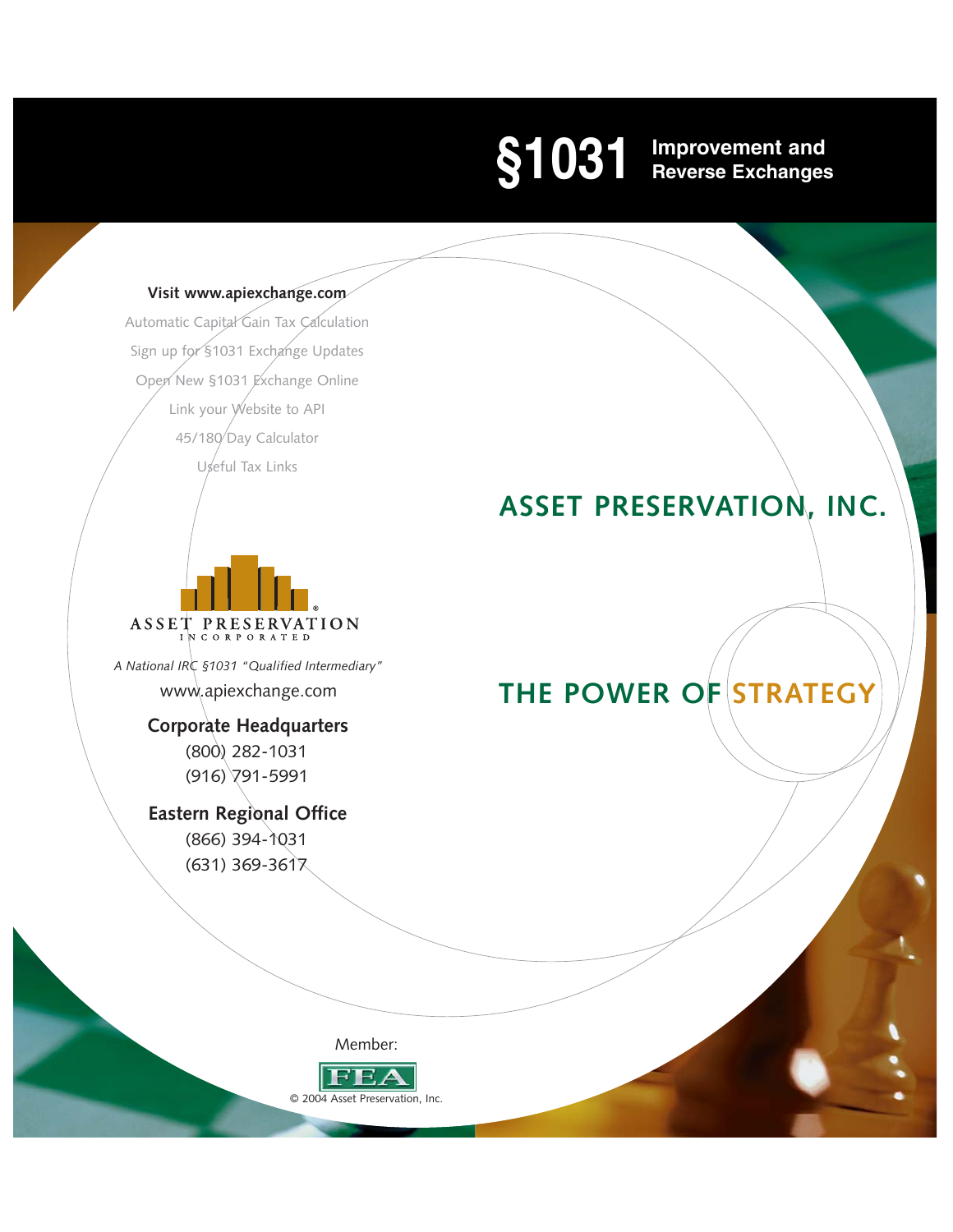# ASSET PRESERVATION, INC.

#### EXPERTS IN THE POWER OF STRATEGY

Savvy investors know that Internal Revenue Code (IRC) Section 1031 provides a vehicle for deferring capital gain taxes while disposing of investment property. The United States Treasury Department has validated the services of a "Qualified Intermediary" to complete a tax deferred exchange.

Asset Preservation, Inc. (API), a subsidiary of Stewart Title Company, is a national leader in the "Qualified Intermediary" industry. We have a history of protecting investors' assets through our expertise in specialized services that can defer capital gain indefinitely. At API, we are committed to providing investors with the highest level of experience, expertise and security of funds in the industry what we call the *API Advantage.*

#### OUR VISION

Excelling as the premier §1031 "Qualified Intermediary" company nationally by delivering superb service, as well as the highest levels of proceed security available and value-added solutions from the industry's foremost experts.

#### PARKING ARRANGEMENTS": "SEIZE, PROTECT AND CREATE

 $\overline{\phantom{a}}$ 

Revenue Procedure 2000-37, enacted on September 15, 2000, creates a "safe harbor" for reverse and improvement exchanges whereby the Exchange Accommodation Titleholder (EAT) enters into a "parking arrangement" and acquires title to either the relinquished or replacement property. Strategically applied, these types of exchanges empower the investor with the ability to enhance their investment alternatives.



#### SEIZE THE MOMENT

Immediately acquire a desirable replacement property prior to selling the relinquished property.



#### PROTECT YOUR EXCHANGE

Eliminate the pressure-filled problems presented by the 45-day identification period.



#### CREATE YOUR INVESTMENT

Build from the ground up or improve an existing property, resulting in an investment that meets your exact needs.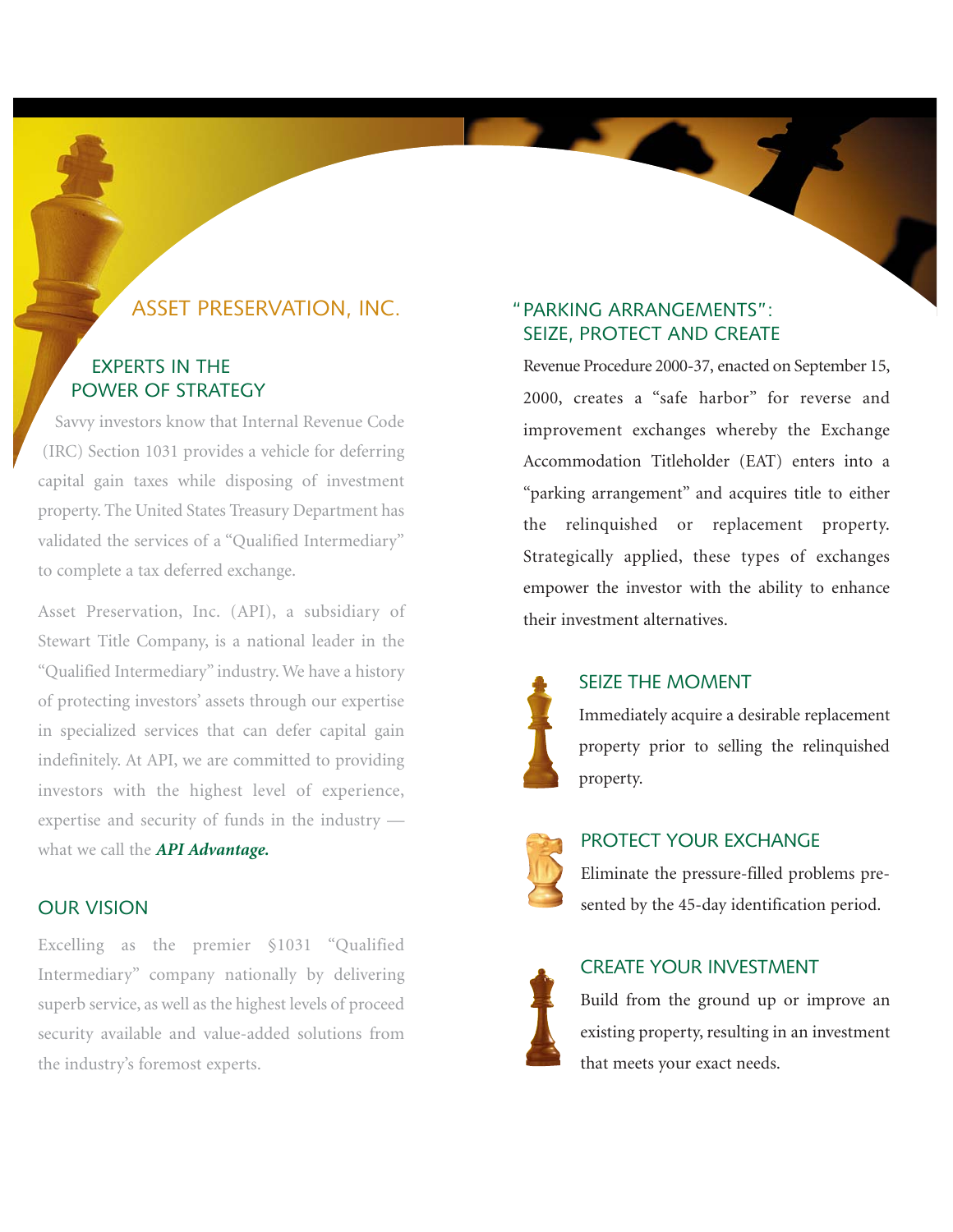# **REVERSE AND IMPROVEMENT EXCHANGES**

# THE REVERSE EXCHANGE

The reverse exchange is a "parking arrangement" that allows an Exchanger to purchase a replacement property and then later sell the relinquished property within 180 days. Several reverse exchange strategies are available:

- "Parking the Replacement Property": The EAT acquires title to the replacement property. Within 180 days, the Exchanger sells the relinquished property and the EAT transfers the replacement property/to the Exchanger.
- **"Parking the Relinquished Property"**: The EAT acquires the relinquished property and completes a simultaneous exchange for the replacement property. The EAT remains on title to the relinquished property until it is sold to a purchaser within 180 days.
- **"Reverse/Improvement Exchange"**: The EAT acquires the replacement property and makes improvements to this property. The improved replacement property is later exchanged for the relinquished property within 180 days to complete the exchange.

#### THE IMPROVEMENT EXCHANGE

The improvement exchange is a "parking arrangement" that allows an Exchanger, through the use of an EAT, to make improvements on a replacement property within the 180-day exchange period. The improvement exchange can be advantageous in the following situations:

- **•** Eliminating a taxable situation by adding the cost of capital improvements to the replacement property's value.
	- Building a new property from the ground up to maximize investment opportunities.

## **EXPERTS IN THE POWER OF STRATEGY**

Asset Preservation offers a very sophisticated structure for reverse and improvement exchanges and the most qualified professionals to facilitate these complex and unique transactions. Our superior services are designed to maximize the Exchanger's safety and eliminate risk.

#### LIMITED LIABILITY COMPANY PROTECTION

When an EAT, such as API, holds title to a property, it is essential that the property be fully insulated from any liability that might arise from activities involving other Exchangers' properties. API creates a separate limited liability company (LLC) for each Exchanger. By holding a property in its own separate LLC, API isolates the Exchanger from all liability issues. Each  $LLC$  complies with state and federal registration and filing requirements.

#### **EXPERIENCE**

API has performed thousands of reverse and improvement exchanges throughout its fifteen-year history. API, the industry leader, can help you successfully navigate through a maze of potentially complex and destructive pitfalls.

#### LETTER OF ASSURANCE

API can provide each Exchanger with a "Letter of Assurance" backed by our established and nationally recognized parent company, Stewart Title Company, which assures the performance of API. This assurance provides the highest level of security for exchange proceeds and property while in the possession of API. Anything less than an assurance or guarantee, in writing, is settling for less than the best security available.

# TO LEARN MORE, CALL ASSET PRESERVATION, INC. Corporate Headquarters: (800) 282-1031 Eastern Regional Office: (866) 394-1031

Asset Preservation, Inc. does not provide tax or legal advice. Investors should always seek the advice of their tax and/or legal advisors regarding their specific situation.